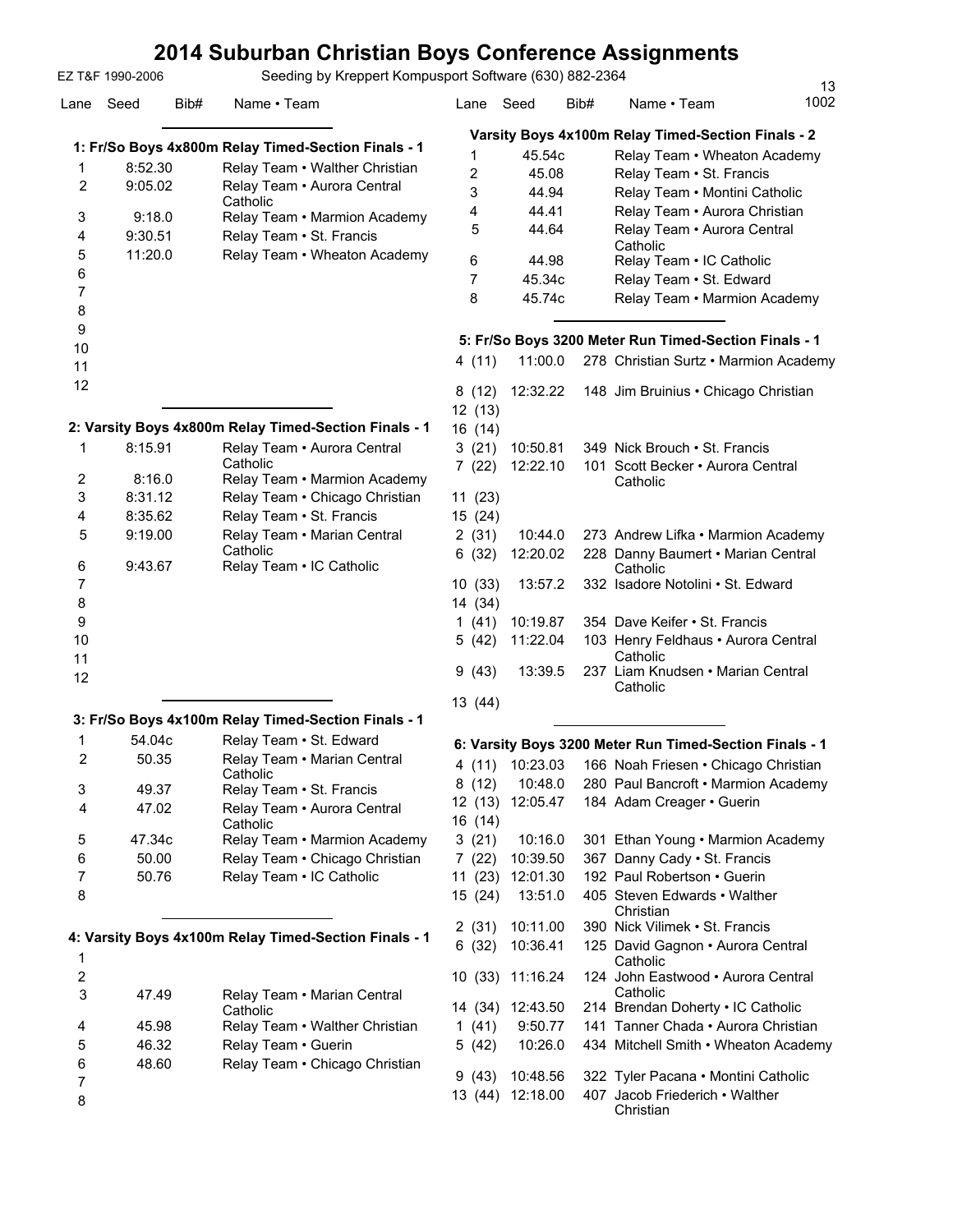|                           |        |      | 2014 Subdibali Christian Boys Conference                 |                         |        |      |                                                          |
|---------------------------|--------|------|----------------------------------------------------------|-------------------------|--------|------|----------------------------------------------------------|
| Lane                      | Seed   | Bib# | Name • Team                                              | Lane Seed               |        | Bib# | Name • Team                                              |
|                           |        |      | 7: Fr/So Boys 110 Meter Hurdles Timed-Section Finals - 1 |                         |        |      | Fr/So Boys 100 Meter Dash Timed-Section Finals - 3       |
| 1                         | 25.61  |      | 348 Mark Berkowicz • St. Francis                         | 1                       | 12.02  |      | 116 Kendall Smith • Aurora Central                       |
| 2                         | 21.73  |      | 207 Marc Natividad • IC Catholic                         | 2                       | 11.94c |      | Catholic<br>279 Michael Zidek • Marmion Academy          |
| 3                         | 21.00  |      | 233 Luke Dowell • Marian Central                         | 3                       | 11.83  |      | 361 Liam Marren • St. Francis                            |
|                           |        |      | Catholic                                                 | 4                       | 11.71  |      | 245 Brendan Yarwood • Marian Central                     |
| 4                         | 18.70  |      | 154 Jon Lautenbach • Chicago                             |                         |        |      | Catholic                                                 |
|                           |        |      | Christian                                                | 5                       | 11.82  |      | 120 A.J Zajac · Aurora Central Catholic                  |
| 5                         | 20.00  |      | 232 Ryan DiPietro • Marian Central                       | 6                       | 11.91  |      | 399 Corey Pugh . Walther Christian                       |
|                           | 21.47  |      | Catholic<br>205 Patrick Jordan . IC Catholic             | 7                       | 12.02  |      | 181 Cordero Lewis . Guerin                               |
| 6<br>7                    | 22.56  |      | 353 Mike Herrmann • St. Francis                          | 8                       | 12.08  |      | 179 Francisco Foley . Guerin                             |
| 8                         |        |      |                                                          |                         |        |      |                                                          |
|                           |        |      |                                                          |                         |        |      | 10: Varsity Boys 100 Meter Dash Timed-Section Finals - 1 |
|                           |        |      | 8: Varsity Boys 110 Meter Hurdles Timed-Section Finals - | 1                       | 13.60  |      | 169 Nick Malak • Chicago Christian                       |
|                           |        |      |                                                          | $\overline{2}$          | 12.20  |      | 246 Vince Catarello • Marian Central                     |
| 1<br>2                    |        |      |                                                          |                         |        |      | Catholic                                                 |
|                           |        |      |                                                          | 3                       | 11.98  |      | 142 Noah Hagerty . Aurora Christian                      |
| 3                         | 19.61  |      | 417 Benji Xu · Walther Christian                         | 4                       | 11.91  |      | 197 Brian Torres . Guerin                                |
| 4                         | 19.57  |      | 377 Adam Izewski · St. Francis                           | 5                       | 11.92  |      | 131 Jeffrey Marcoux . Aurora Central                     |
| 5                         | 19.61  |      | 369 Mike Clark . St. Francis                             |                         |        |      | Catholic                                                 |
| 6<br>$\overline{7}$       |        |      |                                                          | 6                       | 12.14c |      | 298 Peter Saucedo · Marmion Academy                      |
| 8                         |        |      |                                                          | $\overline{7}$          | 12.33  |      | 429 David Leffler . Wheaton Academy                      |
|                           |        |      |                                                          | 8                       |        |      |                                                          |
|                           |        |      | Varsity Boys 110 Meter Hurdles Timed-Section Finals - 2  |                         |        |      |                                                          |
| 1                         | 18.10  |      | 250 Chaz Heintzelman • Marian Central                    |                         |        |      | Varsity Boys 100 Meter Dash Timed-Section Finals - 2     |
|                           |        |      | Catholic                                                 | 1                       | 11.86  |      | 260 Ben Taylor . Marian Central<br>Catholic              |
| $\overline{2}$            | 17.10  |      | 126 Tyler Garcia • Aurora Central<br>Catholic            | $\boldsymbol{2}$        | 11.76  |      | 223 Sam Rose . IC Catholic                               |
| 3                         | 15.90  |      | 171 Todd Schleyer . Chicago Christian                    | 3                       | 11.64c |      | 329 Mitch West • Montini Catholic                        |
| 4                         | 14.97  |      | 129 Patrick Lefevre • Aurora Central                     | 4                       | 11.51  |      | 337 Eduardo Carachure • St. Edward                       |
|                           |        |      | Catholic                                                 | 5                       | 11.62  |      | 341 Michael Kelly . St. Edward                           |
| 5                         | 15.84c |      | 299 Seth Sevenich • Marmion Academy                      | 6                       | 11.64c |      | 283 Isaiah Brown • Marmion Academy                       |
|                           |        |      |                                                          | 7                       | 11.78  |      | 144 Noah Roberts • Aurora Christian                      |
| 6                         | 16.74c |      | 287 Matt Fredericks • Marmion                            | 8                       | 11.87  |      | 162 Kendall Evans . Chicago Christian                    |
| 7                         | 17.39  |      | Academy<br>323 Malcolm Pitchford • Montini               |                         |        |      |                                                          |
|                           |        |      | Catholic                                                 |                         |        |      | Varsity Boys 100 Meter Dash Timed-Section Finals - 3     |
| 8                         |        |      |                                                          | 1                       | 11.36  |      | 319 Michael Hollingshed • Montini<br>Catholic            |
|                           |        |      |                                                          | $\overline{\mathbf{c}}$ | 11.24  |      | 432 Ty Seager • Wheaton Academy                          |
|                           |        |      | 9: Fr/So Boys 100 Meter Dash Timed-Section Finals - 1    | 3                       | 11.00  |      | 375 Tom Gitchell • St. Francis                           |
| 1                         |        |      |                                                          | 4                       | 10.90  |      | 224 Jordan Rowell . IC Catholic                          |
| $\boldsymbol{2}$          | 13.50  |      | 201 Frank Damato . IC Catholic                           | 5                       | 11.00  |      | 372 Jeff Duke • St. Francis                              |
| $\ensuremath{\mathsf{3}}$ | 13.20  |      | 151 Jesse Geaschel • Chicago                             | 6                       | 11.20  |      | 188 Corey Jones . Guerin                                 |
|                           |        |      | Christian                                                | 7                       | 11.34  |      | 135 Connor Robinson • Aurora Central                     |
| 4                         | 12.94c |      | 335 Alec Uscila . St. Edward                             |                         |        |      | Catholic                                                 |
| 5                         | 12.98  |      | 150 Stephen Gallagher • Chicago<br>Christian             | 8                       | 11.42  |      | 412 Dajon Molden • Walther Christian                     |
| 6                         | 13.34c |      | 422 Landon Rose . Wheaton Academy                        |                         |        |      |                                                          |
| 7                         | 13.54c |      | 330 Rubin Montiel . St. Edward                           |                         |        |      |                                                          |
| 8                         |        |      |                                                          |                         |        |      |                                                          |
|                           |        |      |                                                          |                         |        |      |                                                          |
|                           |        |      | Fr/So Boys 100 Meter Dash Timed-Section Finals - 2       |                         |        |      |                                                          |
| 1                         | 12.60  |      | 206 Francisco Monteon • IC Catholic                      |                         |        |      |                                                          |
| 2                         | 12.41  |      | 356 Jon Krisco . St. Francis                             |                         |        |      |                                                          |
| 3                         | 12.29  |      | 305 Dylan Leschewski • Montini                           |                         |        |      |                                                          |
| 4                         | 12.14c |      | Catholic<br>275 Zach Moore • Marmion Academy             |                         |        |      |                                                          |
| 5                         | 12.20  |      | 393 Ian Evans • Walther Christian                        |                         |        |      |                                                          |
| 6                         | 12.32  |      | 304 Jake Komel • Montini Catholic                        |                         |        |      |                                                          |
| 7                         | 12.48  |      | 236 Chris Heintzelman • Marian Central                   |                         |        |      |                                                          |
|                           |        |      | Catholic                                                 |                         |        |      |                                                          |
| 8                         | 12.84c |      | 421 Sam Okoli • Wheaton Academy                          |                         |        |      |                                                          |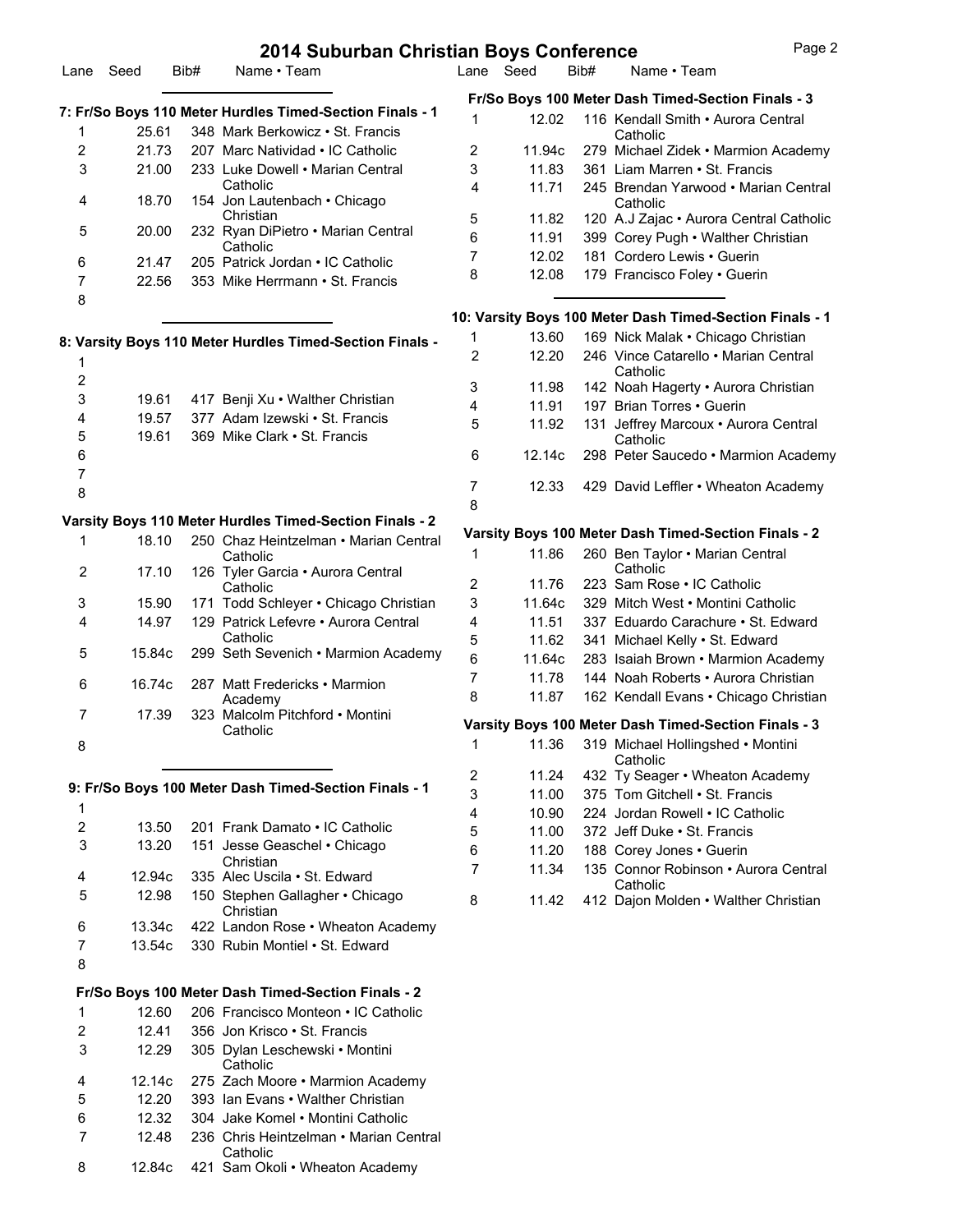#### **2014 Suburban Christian Boys Conference** Page 3 Lane Seed Bib# Name • Team Lane Seed Bib# Name • Team **11: Fr/So Boys 800 Meter Run Timed-Section Finals - 1** 4 (11) 2:16.42 357 Liam Kurland • St. Francis 8 (12) 2:21.14c 418 Casey Bello • Wheaton Academy 12 (13) 2:24.38 312 Justin Stauder • Montini Catholic 16 (14) 2:39.14c 423 Sam Ruff • Wheaton Academy 264 Andrew Burroughs • Marmion Academy 3 (21) 2:19.22 111 Matt Mendoza • Aurora Central Catholic 7 (22) 11 (23) 2:23.30 211 Eliot Sexton • IC Catholic 238 Adam Konopka • Marian Central Catholic 15 (24) 2 (31) 2:11.25 397 Eric Neubieser • Walther Christian 6 (32) 2:18.50 401 Mario Valtierrez • Walther Christian 10 (33) 2:21.64c 336 Nick Worrall • St. Edward 14 (34) 2:33.34c 307 Dominic Moran • Montini Catholic 1 (41) 2:06.94c 267 Quinn Gratz • Marmion Academy 2:17.10 113 Jon Montelongo • Aurora Central Catholic 5 (42) 153 Nathan Krygsheld • Chicago **Christian** 9 (43) 2:21.14c 13 (44) 2:26.97 355 Jacob Kolker • St. Francis **12: Varsity Boys 800 Meter Run Timed-Section Finals - 1** 4 (11) 2:00.54c 282 Brady Bobbitt • Marmion Academy 8 (12) 2:10.14c 175 Josh Van Dyk • Chicago Christian 2:19.82 254 Justin Santopadre • Marian Central **Catholic** 12 (13) 16 (14) 2:43.14c 338 James Eisen • St. Edward 3 (21) 2:00.10 379 Matt Lorish • St. Francis 2:08.02 123 Gabriel Boebel • Aurora Central **Catholic** 7 (22) 11 (23) 2:14.74c 320 Eddie Laviste • Montini Catholic 15 (24) 2:29.14c 219 Christopher Marroquin • IC Catholic 1:58.42 132 Javier Montelongo • Aurora Central **Catholic** 2 (31) 6 (32) 2:07.26 141 Tanner Chada • Aurora Christian 10 (33) 2:14.45 328 Johnny Trisilla • Montini Catholic 14 (34) 2:28.15 140 Peter Allcorn • Aurora Christian 291 Kevin Grahovec • Marmion Academy 1 (41) 5 (42) 2:05.93 381 Breandon McClure • St. Francis 415 George Reynolds • Walther Christian 9 (43) 2:12.14c 2:23.50 251 Michael Lyons • Marian Central 13 (44) **14: Varsity Boys 4x200m Relay Timed-Section Finals - 1** 1 2 3 1:47.30 Relay Team • Guerin 1:39.27 Relay Team • Marian Central Catholic 4 5 1:43.29 Relay Team • Chicago Christian 6 7 8 **Varsity Boys 4x200m Relay Timed-Section Finals - 2** 1 1:34.10 Relay Team • Aurora Central **Catholic** 2 3 1:33.21 Relay Team • St. Francis 4 1:32.44c Relay Team • St. Edward 5 1:32.84 Relay Team • IC Catholic 6 1:33.43 Relay Team • Aurora Christian 7 1:35.64c Relay Team • Marmion Academy 8 **15: Fr/So Boys 400 Meter Dash Timed-Section Finals - 1** NT 231 Elliot Cleven • Marian Central Catholic 1 1:06.34 121 Nigel Zelaya • Aurora Central **Catholic** 2 3 1:05.21 348 Mark Berkowicz • St. Francis 4 1:01.44c 308 Christian Pirog • Montini Catholic 5 1:03.24c 333 Michael Perez • St. Edward 6 1:05.24c 418 Casey Bello • Wheaton Academy 7 1:20.24c 423 Sam Ruff • Wheaton Academy 8 **Fr/So Boys 400 Meter Dash Timed-Section Finals - 2** 59.25 119 Brandon Warren • Aurora Central **Catholic** 1 2 58.36 203 Charles Hipskind • IC Catholic 3 57.01 351 Peter Fassnacht • St. Francis 4 55.96 152 Jim Hoefler • Chicago Christian 5 56.50 395 Malik Jenkins • Walther Christian 6 57.25 402 Jaylin Williams • Walther Christian 7 59.24c 271 Dolan Hunt • Marmion Academy 1:01.24c 269 Jacob Heineman • Marmion Academy 8

1

#### **13: Fr/So Boys 4x200m Relay Timed-Section Finals - 1**

Catholic

| 1 | 1:48.97  | Relay Team • Marian Central<br>Catholic |
|---|----------|-----------------------------------------|
| 2 | 1:46.24c | Relay Team • St. Edward                 |
| 3 | 1:44.56  | Relay Team • St. Francis                |
| 4 | 1:39.64c | Relay Team • Marmion Academy            |
| 5 | 1:40.10  | Relay Team • Aurora Central<br>Catholic |
| 6 | 1:45.00  | Relay Team • Chicago Christian          |
| 7 | 1:48.46  | Relay Team . IC Catholic                |
| 8 |          |                                         |

#### **16: Varsity Boys 400 Meter Dash Timed-Section Finals - 1**

| $\overline{2}$ | 1:07.30 | 216 Dan Graham . IC Catholic                  |
|----------------|---------|-----------------------------------------------|
| 3              | 59.10   | 125 David Gagnon • Aurora Central<br>Catholic |
| 4              | 58.84c  | 344 Enrique Mancera • St. Edward              |
| 5              | 59.04c  | 342 Derek Lindahl . St. Edward                |
| 6              | 1:01.75 | 252 Jacob Maher • Marian Central<br>Catholic  |
| 7              | NT      | 327 Eric Soto • Montini Catholic              |
| 8              |         |                                               |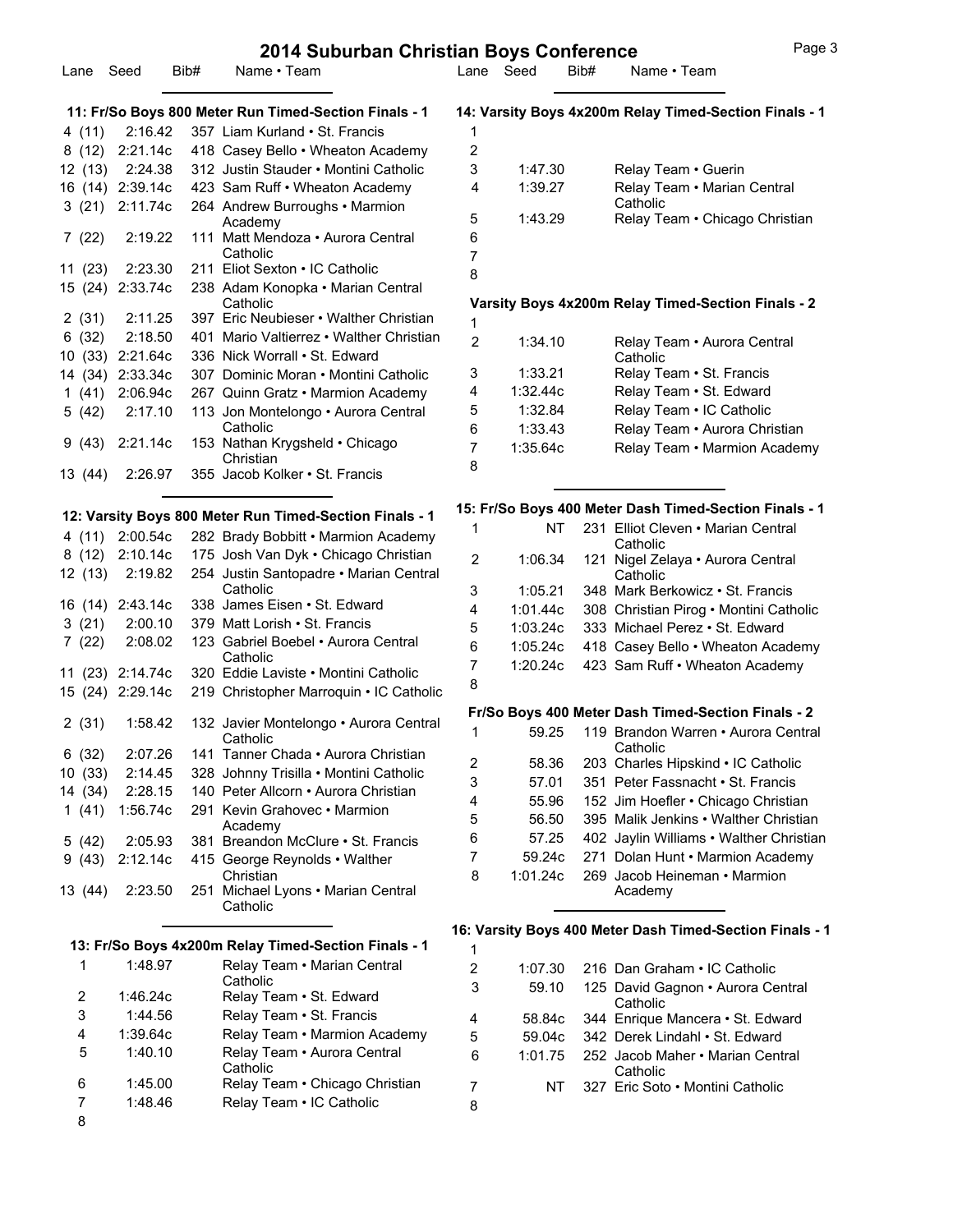| Lane Seed        |           | Bib# | Name • Team                                               | Lane Seed        |                   | Bib# | Name • Team                                                  |
|------------------|-----------|------|-----------------------------------------------------------|------------------|-------------------|------|--------------------------------------------------------------|
|                  |           |      | Varsity Boys 400 Meter Dash Timed-Section Finals - 2      |                  |                   |      | Varsity Boys 300 Meter Hurdles Timed-Section Finals - 2      |
| 1                | 56.10     |      | 136 Richard Schwartzbauer • Aurora                        | 1                | 44.78             |      | 377 Adam Izewski · St. Francis                               |
| 2                | 55.40     |      | <b>Central Catholic</b>                                   | 2                | 43.47             |      | 161 Chad Ellens . Chicago Christian                          |
|                  |           |      | 415 George Reynolds . Walther<br>Christian                | 3                | 42.90             |      | 171 Todd Schleyer . Chicago Christian                        |
| 3                | 54.60     |      | 253 Jordan Niemeyer • Marian Central<br>Catholic          | 4                | 40.82             |      | 129 Patrick Lefevre • Aurora Central<br>Catholic             |
| 4                | 53.70     |      | 170 Colby Roundtree . Chicago<br>Christian                | 5                | 41.94c            |      | 287 Matt Fredericks • Marmion<br>Academy                     |
| 5                | 54.05     |      | 412 Dajon Molden • Walther Christian                      | 6                | 43.04c            |      | 299 Seth Sevenich • Marmion Academy                          |
| 6                | 54.90     |      | 193 Preston Robinson • Guerin                             | $\overline{7}$   | 43.84             |      | 126 Tyler Garcia • Aurora Central                            |
| $\overline{7}$   | 55.82     |      | 145 Josh Schien . Aurora Christian                        |                  |                   |      | Catholic                                                     |
| 8                | 57.90     |      | 217 Liam Hipskind • IC Catholic                           | 8                |                   |      |                                                              |
|                  |           |      | Varsity Boys 400 Meter Dash Timed-Section Finals - 3      |                  |                   |      |                                                              |
| 1                | 52.39     |      | 370 Matt Dahle • St. Francis                              |                  |                   |      | 19: Fr/So Boys 1600 Meter Run Timed-Section Finals - 1       |
| 2                | 51.74c    |      | 290 Andrew Grahovec • Marmion                             | 4(11)            | 4:52.28           |      | 354 Dave Keifer • St. Francis                                |
|                  |           |      | Academy                                                   | 8(12)            | 5:10.0            |      | 419 Nate Consoli • Wheaton Academy                           |
| 3                | 50.94c    |      | 291 Kevin Grahovec . Marmion                              | 12 (13)          | 5:39.0            |      | 420 Jonah King • Wheaton Academy                             |
| 4                | 49.65     |      | Academy<br>143 Johnathan Harrell • Aurora                 | 16 (14)          | 6:45.4            |      | 332 Isadore Notolini • St. Edward                            |
|                  |           |      | Christian                                                 | 3(21)            | 4:50.50           |      | 397 Eric Neubieser • Walther Christian                       |
| 5                | 50.36     |      | 431 Matt Ruff • Wheaton Academy                           | 7(22)            | 5:03.5            |      | 303 Emmett Billings . Montini Catholic                       |
| 6                | 51.41     |      | 372 Jeff Duke . St. Francis                               | 11(23)           | 5:18.48           |      | 238 Adam Konopka • Marian Central                            |
| $\overline{7}$   | 52.21     |      | 432 Ty Seager • Wheaton Academy                           | 15 (24)          | 6:23.0            |      | Catholic<br>199 Kyle Barczynski • IC Catholic                |
| 8                | 53.00     |      | 162 Kendall Evans . Chicago Christian                     | 2(31)            | 4:47.2            |      | 264 Andrew Burroughs . Marmion                               |
|                  |           |      |                                                           |                  |                   |      | Academy                                                      |
| 1                |           |      | 17: Fr/So Boys 300 Meter Hurdles Timed-Section Finals -   | 6(32)            | 4:59.10           |      | 114 Sam Pawlowski • Aurora Central<br>Catholic               |
| 2                |           |      |                                                           | 10(33)           | 5:18.0            |      | 211 Eliot Sexton . IC Catholic                               |
| 3                | <b>NT</b> |      | 393 Ian Evans • Walther Christian                         | 14 (34)          | 6:00.0            |      | 148 Jim Bruinius • Chicago Christian                         |
| 4                | 53.61     |      | 358 Max Kurland . St. Francis                             | 1(41)            | 4:46.8            |      | 267 Quinn Gratz • Marmion Academy                            |
| 5                | 54.60     |      | 205 Patrick Jordan . IC Catholic                          | 5(42)            | 4:54.11           |      | 349 Nick Brouch • St. Francis                                |
| 6                |           |      |                                                           | 9(43)            | 5:10.02           |      | 110 Patrick McNulty . Aurora Central<br>Catholic             |
| 7<br>8           |           |      |                                                           | 13 (44)          | 6:00.0            |      | 153 Nathan Krygsheld • Chicago<br>Christian                  |
|                  |           |      | Fr/So Boys 300 Meter Hurdles Timed-Section Finals - 2     | 17 (45)          | 7:13.26           |      | 180 Brian Guratowski • Guerin                                |
| 1                |           |      | 51.50 208 Jack Ricobene . IC Catholic                     |                  |                   |      |                                                              |
| 2                | 49.76     |      | 353 Mike Herrmann • St. Francis                           |                  |                   |      | 20: Varsity Boys 1600 Meter Run Timed-Section Finals - 1     |
| 3                | 49.04c    |      | 265 Brandon Currie • Marmion                              | 4(11)            | 5:39.01           |      | 316 Cameron Casey . Montini Catholic                         |
|                  |           |      | Academy                                                   | 8(12)            | ΝT                |      | 405 Steven Edwards • Walther<br>Christian                    |
| 4                | 48.44c    |      | 277 Nick Sevenich • Marmion Academy                       | 12 (13)          |                   |      |                                                              |
| 5                | 48.63     |      | 154 Jon Lautenbach • Chicago                              | 3(21)            | 5:37.25           |      | 140 Peter Allcorn • Aurora Christian                         |
| 6                | 49.32     |      | Christian<br>232 Ryan DiPietro • Marian Central           | 7(22)            | 5:49.02           |      | 184 Adam Creager · Guerin                                    |
| 7                | 51.08     |      | Catholic<br>396 Kobe Morris • Walther Christian           | 11(23)           |                   |      |                                                              |
| 8                |           |      |                                                           | 15 (24)<br>2(31) | 5:35.00           |      | 407 Jacob Friederich • Walther                               |
|                  |           |      | 18: Varsity Boys 300 Meter Hurdles Timed-Section Finals - | 6(32)            | 5:48.0            |      | Christian<br>338 James Eisen • St. Edward                    |
| 1                |           |      |                                                           | 10(33)           |                   |      |                                                              |
| $\boldsymbol{2}$ |           |      |                                                           | 14 (34)          |                   |      |                                                              |
| 3                |           |      |                                                           | 1 $(41)$         | 5:20.0<br>5:41.28 |      | 346 Craig Ripoli . St. Edward<br>192 Paul Robertson • Guerin |
| 4                | 47.21     |      | 369 Mike Clark · St. Francis                              | 5(42)            |                   |      |                                                              |
| 5                | 48.00     |      | 250 Chaz Heintzelman • Marian Central                     | 9(43)<br>42/44   |                   |      |                                                              |

13 (44)

6

- 7
- 8

Catholic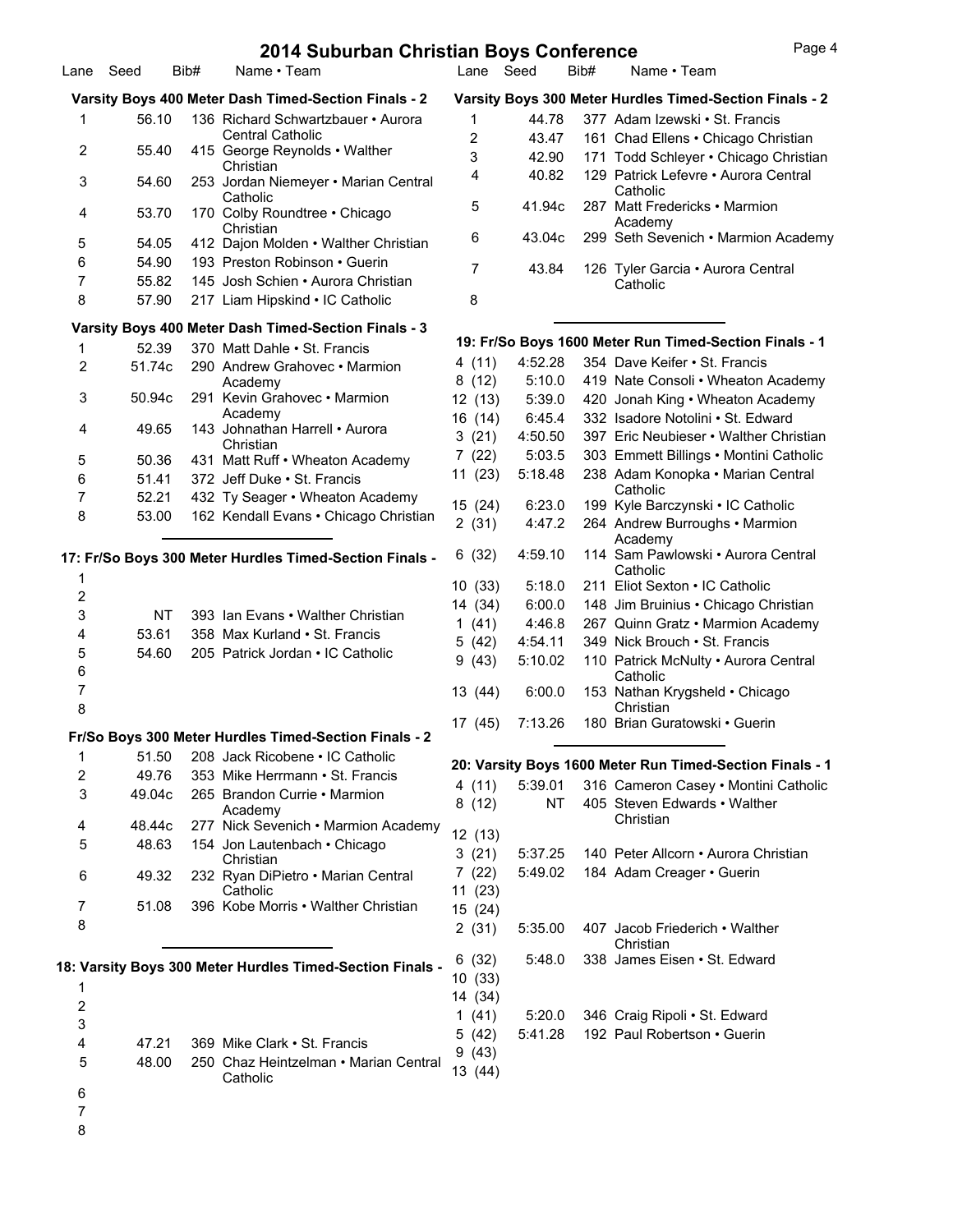|                           |           |      | 2014 Suburban Christian Boys Conference                                                     |                  |           |      | Page 5                                                   |
|---------------------------|-----------|------|---------------------------------------------------------------------------------------------|------------------|-----------|------|----------------------------------------------------------|
|                           | Lane Seed | Bib# | Name • Team                                                                                 |                  | Lane Seed | Bib# | Name • Team                                              |
|                           |           |      | Varsity Boys 1600 Meter Run Timed-Section Finals - 2                                        |                  |           |      |                                                          |
| 4(11)                     | 4:39.0    |      | 427 Jonah Jones • Wheaton Academy                                                           |                  |           |      | 22: Varsity Boys 200 Meter Dash Timed-Section Finals - 1 |
| 8(12)                     | 4:49.0    |      | 430 Jacob Robleski • Wheaton<br>Academy                                                     | 1                | 26.55     |      | 260 Ben Taylor . Marian Central<br>Catholic              |
| 12 (13)                   | 4:57.93   |      | 247 Alex Cetera • Marian Central                                                            | 2                | 26.04c    |      | 342 Derek Lindahl · St. Edward                           |
|                           |           |      | Catholic                                                                                    | 3                | 25.84c    |      | 344 Enrique Mancera · St. Edward                         |
| 3(21)                     | 4:36.13   |      | 141 Tanner Chada • Aurora Christian                                                         | 4                | 25.00     |      | 258 Ben Stone • Marian Central                           |
| 7(22)                     | 4:47.10   |      | 128 Matt Knapp · Aurora Central<br>Catholic                                                 | 5                | 25.24c    |      | Catholic<br>298 Peter Saucedo · Marmion Academy          |
| 11(23)                    | 4:55.50   |      | 222 Philip Roberto . IC Catholic                                                            |                  |           |      |                                                          |
| 15 (24)                   | 5:08.90   |      | 220 Nick Moore . IC Catholic                                                                | 6                | 25.93     |      | 189 Trae Jones . Guerin                                  |
| 2(31)                     | 4:34.61   |      | 132 Javier Montelongo • Aurora Central<br>Catholic                                          | 7<br>8           | 26.09     |      | 194 Darron Simmons . Guerin                              |
| 6(32)                     | 4:43.75   |      | 390 Nick Vilimek • St. Francis                                                              |                  |           |      |                                                          |
| 10(33)                    | 4:53.47   |      | 176 Trent Vandekamp • Chicago                                                               |                  |           |      | Varsity Boys 200 Meter Dash Timed-Section Finals - 2     |
|                           |           |      | Christian                                                                                   | 1                | 24.72     |      | 321 Tony Maduzia • Montini Catholic                      |
| 14 (34)                   | 5:03.10   |      | 251 Michael Lyons . Marian Central<br>Catholic                                              | 2                | 23.80     |      | 416 Roderick Sanders • Walther<br>Christian              |
| 1(41)                     | 4:27.3    |      | 282 Brady Bobbitt . Marmion Academy                                                         | 3                | 23.64c    |      | 289 Jordan Glasgow . Marmion                             |
| 5(42)                     | 4:39.3    |      | 293 Eric Lifka • Marmion Academy                                                            |                  |           |      | Academy                                                  |
| 9(43)                     | 4:51.0    |      | 166 Noah Friesen • Chicago Christian                                                        | 4                | 23.53     |      | 170 Colby Roundtree . Chicago                            |
| 13 (44)                   | 4:59.97   |      | 376 Andrew Hallet • St. Francis                                                             | 5                | 23.64     |      | Christian<br>134 Joey Perez • Aurora Central             |
|                           |           |      |                                                                                             |                  |           |      | Catholic                                                 |
|                           | ΝT        |      | 21: Fr/So Boys 200 Meter Dash Timed-Section Finals - 1<br>304 Jake Komel . Montini Catholic | 6                | 23.65     |      | 146 Grant Schweisthal • Aurora<br>Christian              |
| 1                         |           |      |                                                                                             | $\overline{7}$   | 24.47     |      | 326 Will Smith Jr. • Montini Catholic                    |
| 2                         | <b>NT</b> |      | 305 Dylan Leschewski • Montini<br>Catholic                                                  | 8                | 24.72     |      | 142 Noah Hagerty . Aurora Christian                      |
| 3                         | 28.54c    |      | 422 Landon Rose . Wheaton Academy                                                           |                  |           |      | Varsity Boys 200 Meter Dash Timed-Section Finals - 3     |
| 4                         | 27.66     |      | 139 Zach Williams • Aurora Christian                                                        | 1                | 23.48     |      | 432 Ty Seager • Wheaton Academy                          |
| 5                         | 28.20     |      | 209 Erick Roque . IC Catholic                                                               | 2                | 23.18     |      | 135 Connor Robinson • Aurora Central                     |
| 6                         | 37.65     |      | 138 Jamie Boer • Aurora Christian                                                           |                  |           |      | Catholic                                                 |
| 7                         | <b>NT</b> |      | 396 Kobe Morris • Walther Christian                                                         | 3                | 22.79     |      | 375 Tom Gitchell • St. Francis                           |
| 8                         |           |      |                                                                                             | 4                | 22.59     |      | 224 Jordan Rowell . IC Catholic                          |
|                           |           |      |                                                                                             | 5                | 22.66     |      | 372 Jeff Duke • St. Francis                              |
|                           |           |      | Fr/So Boys 200 Meter Dash Timed-Section Finals - 2                                          | 6                | 22.81     |      | 431 Matt Ruff • Wheaton Academy                          |
| 1                         | 26.82     |      | 183 Nick Roberts • Guerin                                                                   | 7                | 23.25     |      | 226 Aaron Taylor . IC Catholic                           |
| 2                         | 26.28     |      | 150 Stephen Gallagher • Chicago<br>Christian                                                | 8                | 23.50     |      | 412 Dajon Molden • Walther Christian                     |
| 3                         | 25.54c    |      | 279 Michael Zidek • Marmion Academy                                                         |                  |           |      |                                                          |
| 4                         | 25.44c    |      | 421 Sam Okoli • Wheaton Academy                                                             |                  |           |      | 23: Fr/So Boys 4x400m Relay Timed-Section Finals - 1     |
| 5                         | 25.50     |      | 239 Jack Littner • Marian Central<br>Catholic                                               | 1<br>$\sqrt{2}$  |           |      |                                                          |
| 6                         | 25.59     |      | 243 Gerard Squires . Marian Central                                                         | 3                | 4:30.1    |      | Relay Team • Montini Catholic                            |
|                           |           |      | Catholic                                                                                    | 4                | 4:16.75   |      | Relay Team . IC Catholic                                 |
| 7                         | 26.44     |      | 178 Jesus Castro · Guerin                                                                   | 5                | 4:24.0    |      |                                                          |
| 8                         | 27.49     |      | 200 Jacob Bruscato . IC Catholic                                                            | 6                |           |      | Relay Team . Wheaton Academy                             |
|                           |           |      | Fr/So Boys 200 Meter Dash Timed-Section Finals - 3                                          | $\overline{7}$   |           |      |                                                          |
| $\mathbf{1}$              | 25.35     |      | 362 Brandon O'Kasick • St. Francis                                                          | 8                |           |      |                                                          |
| $\boldsymbol{2}$          | 25.04c    |      | 335 Alec Uscila . St. Edward                                                                |                  |           |      |                                                          |
| $\ensuremath{\mathsf{3}}$ | 24.87     |      | 361 Liam Marren • St. Francis                                                               |                  |           |      | Fr/So Boys 4x400m Relay Timed-Section Finals - 2         |
| 4                         | 23.91     |      | 120 A.J Zajac · Aurora Central Catholic                                                     | 1                |           |      |                                                          |
| 5                         | 24.02     |      | 107 Jared Kennedy . Aurora Central                                                          | $\boldsymbol{2}$ | 3:59.7    |      | Relay Team . St. Edward                                  |
|                           |           |      | Catholic                                                                                    | 3                | 3:55.65   |      | Relay Team • Walther Christian                           |
| 6                         | 25.04c    |      | 275 Zach Moore . Marmion Academy                                                            | 4                | 3:49.5    |      | Relay Team • Marmion Academy                             |
| 7                         | 25.27     |      | 393 Ian Evans • Walther Christian                                                           | 5                | 3:55.03   |      | Relay Team . Aurora Central                              |
| 8                         | 25.44c    |      | 331 Billy Morrice . St. Edward                                                              |                  |           |      | Catholic                                                 |
|                           |           |      |                                                                                             | 6                | 3:58.00   |      | Relay Team . Chicago Christian                           |
|                           |           |      |                                                                                             | 7                | 4:02.79   |      | Relay Team . St. Francis                                 |
|                           |           |      |                                                                                             | 8                |           |      |                                                          |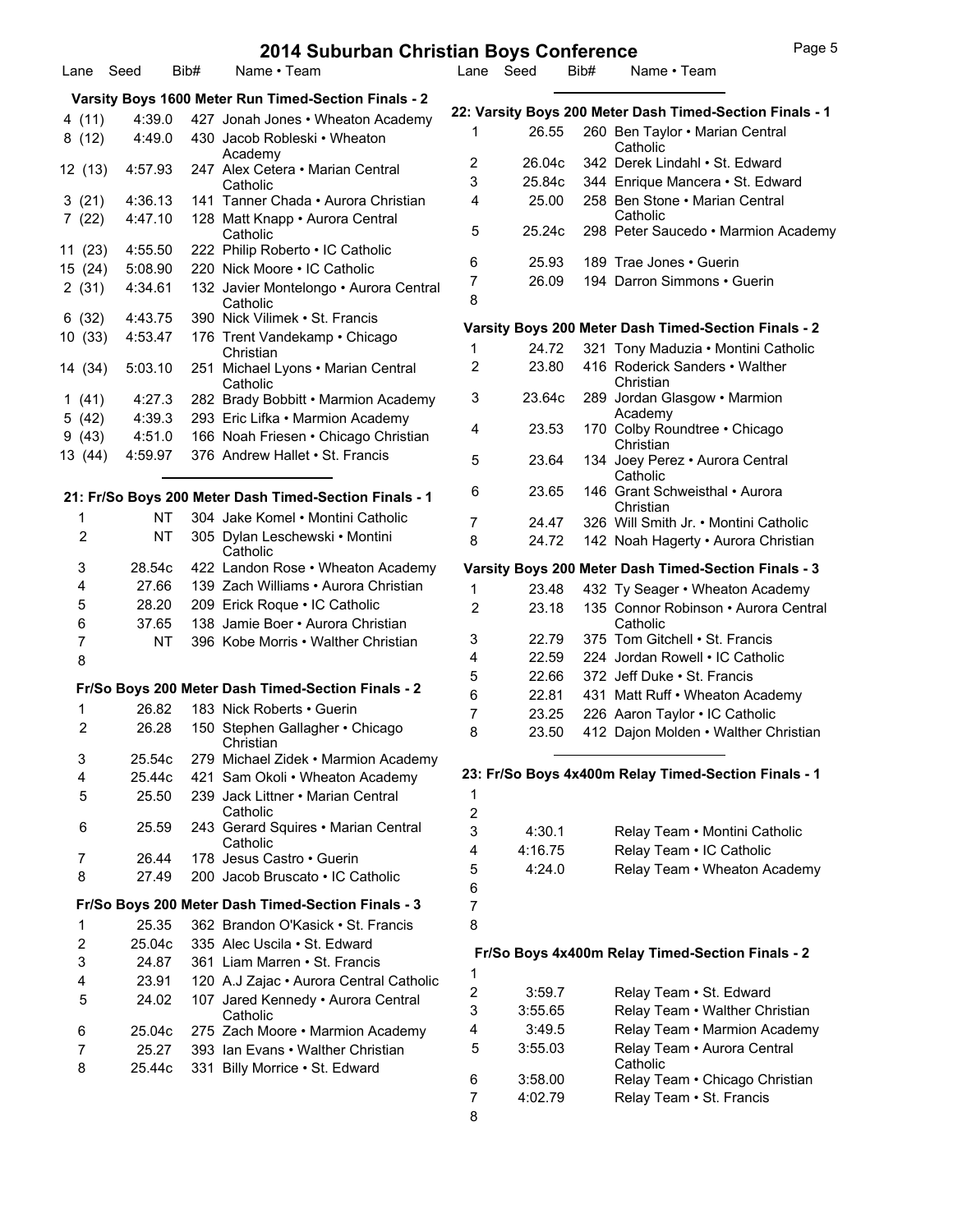| Lane           | Seed              | Bib# | zu 14 Suburban Christian Boys Comerence<br>Name · Team    |    | Lane Seed | Bib# | ı uyu i<br>Name • Team                         |
|----------------|-------------------|------|-----------------------------------------------------------|----|-----------|------|------------------------------------------------|
|                |                   |      | 24: Varsity Boys 4x400m Relay Timed-Section Finals - 1    |    |           |      | 26: Varsity Boys Long Jump - 1                 |
|                |                   |      |                                                           | 1. | 16'06.00" |      | 260 Ben Taylor • Marian Central<br>Catholic    |
| 2              |                   |      |                                                           | 2  | 17'06.00" |      | 317 Kevin Deiber • Montini Catholic            |
| 3              | 3:55.79           |      | Relay Team • Marian Central<br>Catholic                   | 3  | 17'09.00" |      | 194 Darron Simmons . Guerin                    |
| 4              | 3:45.91           |      | Relay Team . IC Catholic                                  | 4  | 17'09.00" |      | 346 Craig Ripoli . St. Edward                  |
| 5              | 3:47.45           |      | Relay Team • Aurora Christian                             | 5  | 17'11.00" |      | 417 Benji Xu • Walther Christian               |
| 6<br>7         |                   |      |                                                           | 6  | 17'11.00" |      | 258 Ben Stone • Marian Central<br>Catholic     |
| 8              |                   |      |                                                           | 7  | 18'08.00" |      | 177 Adam Wigboldy . Chicago<br>Christian       |
|                |                   |      | Varsity Boys 4x400m Relay Timed-Section Finals - 2        | 8  | 18'09.00" |      | 318 Matt Fisch • Montini Catholic              |
|                | 3:36.8            |      | Relay Team . Montini Catholic                             | 9  | 19'04.00" |      | 170 Colby Roundtree . Chicago<br>Christian     |
| 2<br>3         | 3:34.28<br>3:33.1 |      | Relay Team . Chicago Christian<br>Relay Team . St. Edward | 10 | 19'10.00" |      | 122 Daniel Aguino • Aurora Central<br>Catholic |
| 4<br>5         | 3:30.3<br>3:31.66 |      | Relay Team • Marmion Academy<br>Relay Team . St. Francis  | 11 | 19'10.00" |      | 134 Joey Perez • Aurora Central<br>Catholic    |
| 6              | 3:34.24           |      | Relay Team . Aurora Central                               | 12 | 20'01.00" |      | 385 Brayden Poe . St. Francis                  |
|                |                   |      | Catholic                                                  | 13 | 20'02.00" |      | 281 Anton Blaeser • Marmion Academy            |
| 7              | 3:35.86           |      | Relay Team . Wheaton Academy                              | 14 | 20'04.00" |      | 377 Adam Izewski • St. Francis                 |
| 8              |                   |      |                                                           | 15 | 20'10.00" |      | 283 Isaiah Brown • Marmion Academy             |
|                |                   |      |                                                           | 16 | 21'05.00" |      | 224 Jordan Rowell . IC Catholic                |
|                |                   |      | 25: Fr/So Boys Long Jump - 1                              | 17 | 23'00.50" |      | 188 Corey Jones . Guerin                       |
| 1              | 13'07.00"         |      | 350 Sean Buck • St. Francis                               |    |           |      |                                                |
| $\overline{2}$ | 15'03.50"         |      | 209 Erick Roque . IC Catholic                             |    |           |      | 27: Fr/So Boys Triple Jump - 1                 |

3 15'04.00" 313 Noah Towsend • Montini Catholic 4 15'05.00" 351 Peter Fassnacht • St. Francis 16'00.00" 115 Victor Ramos • Aurora Central **Catholic** 

> 18'02.00" 117 Nick Spagnola • Aurora Central **Catholic**

 18'02.00" 238 Adam Konopka • Marian Central Catholic

 20'02.00" 272 Matt Kowalkowski • Marmion Academy

6 16'01.50" 208 Jack Ricobene • IC Catholic 7 16'07.00" 310 Alex Sokalski • Montini Catholic 8 17'04.50" 179 Francisco Foley • Guerin 9 17'09.00" 399 Corey Pugh • Walther Christian 17'10.00" 265 Brandon Currie • Marmion Academy

5

10

11

12

13

### **27: Fr/So Boys Triple Jump - 1**

| 1  | ND.       | 396 Kobe Morris • Walther Christian             |
|----|-----------|-------------------------------------------------|
| 2  | ND        | 210 Tyrese Sanders • IC Catholic                |
| 3  | 28'00.00" | 356 Jon Krisco • St. Francis                    |
| 4  | 29'06.00" | 351 Peter Fassnacht • St. Francis               |
| 5  | 32'04.00" | 310 Alex Sokalski • Montini Catholic            |
| 6  | 33'02.50" | 207 Marc Natividad • IC Catholic                |
| 7  | 33'05.00" | 243 Gerard Squires . Marian Central<br>Catholic |
| 8  | 34'02.00" | 118 Mark Vega • Aurora Central<br>Catholic      |
| 9  | 34'07.00" | 314 Ryley Zeller • Montini Catholic             |
| 10 | 35'07.00" | 277 Nick Sevenich • Marmion Academy             |
| 11 | 35'10.00" | 269 Jacob Heineman • Marmion<br>Academy         |
| 12 | 36'00.00" | 152 Jim Hoefler • Chicago Christian             |
| 13 | 37'08.00" | 112 Caleb Minx • Aurora Central<br>Catholic     |

#### **28: Varsity Boys Triple Jump - 1**

| 1  | 35'01.00" | 254 Justin Santopadre • Marian Central<br>Catholic |
|----|-----------|----------------------------------------------------|
| 2  | 36'04.00" | 384 Tom Petrando • St. Francis                     |
| 3  | 36'09.50" | 186 Francisco Foley • Guerin                       |
| 4  | 37'02.00" | 131 Jeffrey Marcoux . Aurora Central<br>Catholic   |
| 5  | 37'03.00" | 317 Kevin Deiber • Montini Catholic                |
| 6  | 37'04.00" | 417 Benji Xu • Walther Christian                   |
| 7  | 38'09.00" | 188 Corey Jones • Guerin                           |
| 8  | 38'11.50" | 163 Bradford Fitzpatrick • Chicago<br>Christian    |
| 9  | 39'09.00" | 318 Matt Fisch • Montini Catholic                  |
| 10 | 40'05.00" | 146 Grant Schweisthal • Aurora<br>Christian        |
| 11 | 40'06.00" | 281 Anton Blaeser • Marmion Academy                |
| 12 | 40'07.00" | 302 Anthony Zolfo . Marmion Academy                |
| 13 | 41'01.00" | 377 Adam Izewski • St. Francis                     |
| 14 | 41'11.00" | 162 Kendall Evans . Chicago Christian              |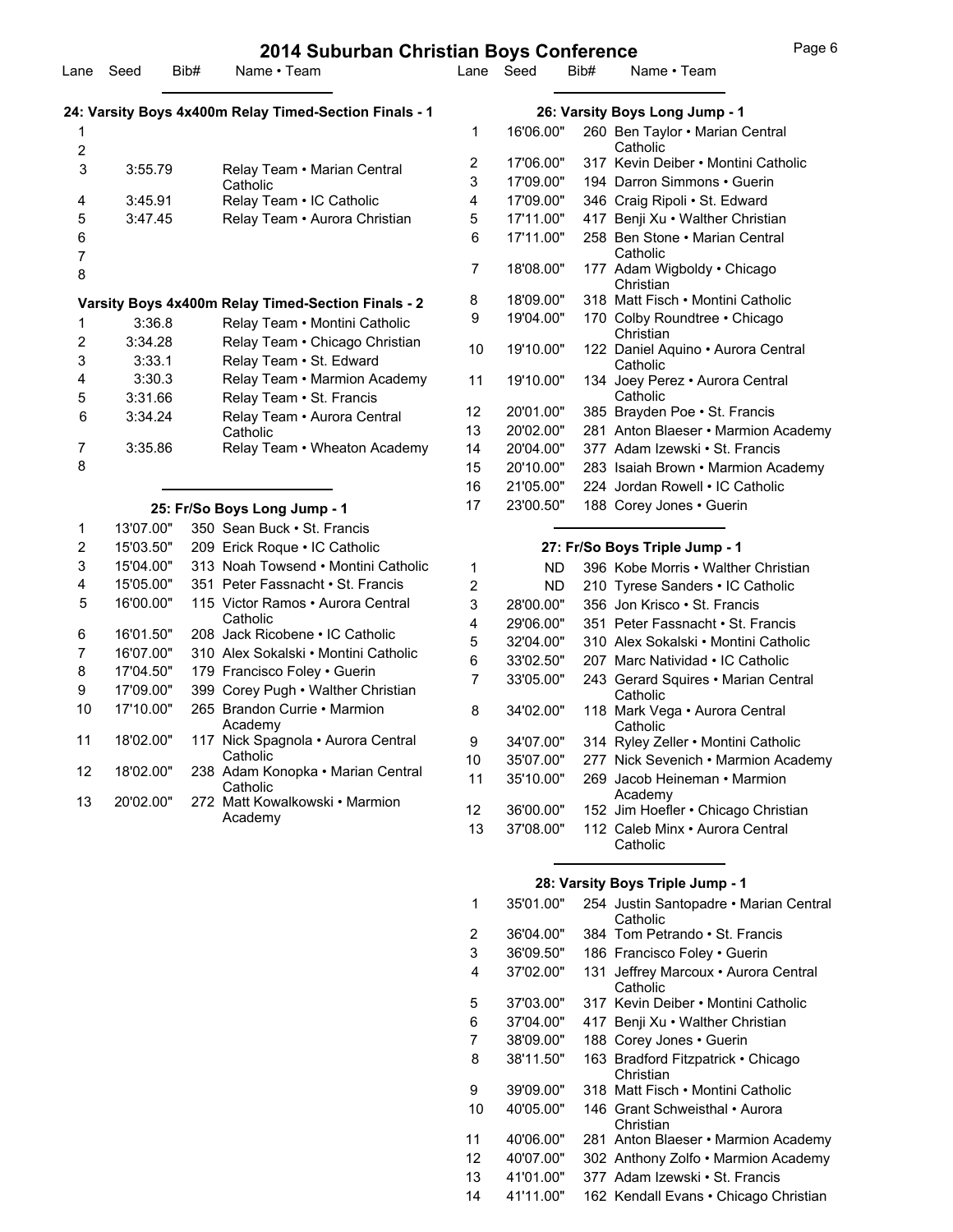| Lane   | Seed                   | Bib# | Name • Team                                                             | Lane                      | Seed               | Bib# | Name • Team                                                           |  |  |
|--------|------------------------|------|-------------------------------------------------------------------------|---------------------------|--------------------|------|-----------------------------------------------------------------------|--|--|
|        |                        |      | 29: Fr/So Boys Shot Put - 1                                             | 31: Fr/So Boys Discus - 1 |                    |      |                                                                       |  |  |
| 1      | <b>ND</b>              |      | 234 Nick Edwards • Marian Central                                       | 1                         | 52'04"             |      | 138 Jamie Boer • Aurora Christian                                     |  |  |
|        |                        |      | Catholic                                                                | 2                         | 58'05"             |      | 392 Noah Collins • Walther Christian                                  |  |  |
| 2<br>3 | 21'05.00"<br>24'09.00" |      | 138 Jamie Boer · Aurora Christian<br>229 Marco Binotti • Marian Central | 3                         | 60'07"             |      | 229 Marco Binotti • Marian Central<br>Catholic                        |  |  |
|        |                        |      | Catholic                                                                | 4                         | 65'02"             |      | 182 Jack O'Callaghan . Guerin                                         |  |  |
| 4      | 26'02.00"              |      | 204 Matthew Jordan . IC Catholic                                        | 5                         | 70'00"             |      | 155 Cyril Nikolovski · Chicago Christian                              |  |  |
| 5      | 27'02.00"              |      | 199 Kyle Barczynski • IC Catholic                                       | 6                         | 70'00"             |      | 311 Brennen Springmire • Montini                                      |  |  |
| 6      | 28'05.00"              |      | 392 Noah Collins • Walther Christian                                    |                           |                    |      | Catholic                                                              |  |  |
| 7      | 28'09.00"              |      | 330 Rubin Montiel . St. Edward                                          | 7                         | 70'08"             |      | 352 Chase Fisher • St. Francis                                        |  |  |
| 8      | 28'10.00"              |      | 352 Chase Fisher • St. Francis                                          | 8                         | 72'03"             |      | 309 Nicky Roferos . Montini Catholic                                  |  |  |
| 9      | 29'08.50"              |      | 182 Jack O'Callaghan • Guerin                                           | 9                         | 88'00"             |      | 149 Kevin Gallagher • Chicago<br>Christian                            |  |  |
| 10     | 30'00.00"              |      | 311 Brennen Springmire • Montini<br>Catholic                            | 10                        | 89'09"             |      | 360 Joe Lombardo • St. Francis                                        |  |  |
| 11     | 32'00.00"              |      | 309 Nicky Roferos . Montini Catholic                                    | 11                        | 89'11"             |      | 204 Matthew Jordan . IC Catholic                                      |  |  |
| 12     | 32'03.00"              |      | 360 Joe Lombardo · St. Francis                                          | 12                        | 92'10"             |      | 400 Colin Steiner • Walther Christian                                 |  |  |
| 13     | 32'08.50"              |      | 400 Colin Steiner • Walther Christian                                   | 13                        | 97'02"             |      | 270 Connor Hoeft . Marmion Academy                                    |  |  |
| 14     | 33'00.00"              |      | 156 Billy Oaks . Chicago Christian                                      | 14                        | 105'00"            |      | 105 Chris Gamboa • Aurora Central                                     |  |  |
| 15     | 35'00.00"              |      | 105 Chris Gamboa • Aurora Central                                       |                           |                    |      | Catholic                                                              |  |  |
|        |                        |      | Catholic                                                                | 15                        | 106'03"            |      | 139 Zach Williams • Aurora Christian                                  |  |  |
| 16     | 35'04.00"              |      | 149 Kevin Gallagher · Chicago<br>Christian                              | 16                        | 108'09"            |      | 263 Nick Auriemma • Marmion<br>Academy                                |  |  |
| 17     | 36'02.00"              |      | 139 Zach Williams • Aurora Christian                                    | 17                        | 115'00"            |      | 108 Christian Marchis . Aurora Central                                |  |  |
| 18     | 37'10.00"              |      | 270 Connor Hoeft . Marmion Academy                                      |                           |                    |      | Catholic                                                              |  |  |
| 19     | 38'03.00"              |      | 263 Nick Auriemma • Marmion                                             |                           |                    |      |                                                                       |  |  |
| 20     | 39'00.00"              |      | Academy<br>108 Christian Marchis • Aurora Central                       |                           |                    |      | 32: Varsity Boys Discus - 1                                           |  |  |
|        |                        |      | Catholic                                                                | 1                         | 73'08"             |      | 225 Sam Symeonides . IC Catholic                                      |  |  |
|        |                        |      |                                                                         | 2                         | 76'05"<br>82'09"   |      | 198 Ken West • Guerin                                                 |  |  |
|        |                        |      | 30: Varsity Boys Shot Put - 1                                           | 3<br>4                    | 89'07"             |      | 195 Byron Smith • Guerin<br>324 Nico Severin . Montini Catholic       |  |  |
| 1      | ND.                    |      | 315 Tony Barrett . Montini Catholic                                     | 5                         | 93'02"             |      | 382 Colin O'Kasick . St. Francis                                      |  |  |
| 2      | 27'04.00"              |      | 324 Nico Severin • Montini Catholic                                     | 6                         | 94'04"             |      | 426 Bailey Hill . Wheaton Academy                                     |  |  |
| 3      | 31'03.00"              |      | 346 Craig Ripoli . St. Edward                                           | 7                         | 97'00"             |      | 256 Sebastian Soliz • Marian Central                                  |  |  |
| 4      | 32'00.00"              |      | 172 Phil Seils . Chicago Christian                                      |                           |                    |      | Catholic                                                              |  |  |
| 5      | 32'01.50"              |      | 225 Sam Symeonides . IC Catholic                                        | 8                         | 98'01"             |      | 410 Carter Knupp . Walther Christian                                  |  |  |
| 6      | 34'02.00"              |      | 130 Jacob Marcoux . Aurora Central                                      | 9                         | 99'00"             |      | 174 Cody Starostka · Chicago Christian                                |  |  |
|        |                        |      | Catholic                                                                | 10                        | 99'02"             |      | 363 Josh Ackermann • St. Francis                                      |  |  |
| 7      | 34'03.75"              |      | 227 Gabe Valenzuela · IC Catholic                                       | 11                        | 100'00"            |      | 173 Stephen Seils · Chicago Christian                                 |  |  |
| 8<br>9 | 35'05.50"<br>35'08.00" |      | 404 Brian Casey . Walther Christian<br>382 Colin O'Kasick . St. Francis | 12                        | 102'00"            |      | 133 Daniel Mowka • Aurora Central<br>Catholic                         |  |  |
| 10     | 36'04.00"              |      | 195 Byron Smith . Guerin                                                | 13                        | 104'04"            |      | 227 Gabe Valenzuela • IC Catholic                                     |  |  |
| 11     | 36'05.00"              |      | 164 Ethen Frierson . Chicago Christian                                  | 14                        | 110'09"            |      | 261 Allen Young • Marian Central                                      |  |  |
| 12     | 37'00.00"              |      | 424 Alex Budzisz • Wheaton Academy                                      |                           |                    |      | Catholic                                                              |  |  |
| 13     | 39'08.00"              |      | 127 Eduardo Gonzalez • Aurora Central                                   | 15                        | 111'04"            |      | 433 Daniel Sedjo . Wheaton Academy                                    |  |  |
| 14     | 40'02.00"              |      | Catholic<br>198 Ken West · Guerin                                       | 16                        | 121'00"            |      | 127 Eduardo Gonzalez • Aurora Central<br>Catholic                     |  |  |
| 15     | 40'06.00"              |      | 363 Josh Ackermann • St. Francis                                        | 17                        | 122'03"            |      | 315 Tony Barrett . Montini Catholic                                   |  |  |
| 16     | 41'01.00"              |      | 433 Daniel Sedjo . Wheaton Academy                                      | 18                        | 127'01"            |      | 416 Roderick Sanders • Walther                                        |  |  |
| 17     | 41'10.00"              |      | 256 Sebastian Soliz • Marian Central<br>Catholic                        | 19                        | 131'10"            |      | Christian<br>288 Oscar Garza • Marmion Academy                        |  |  |
| 18     | 43'10.00"              |      | 261 Allen Young . Marian Central<br>Catholic                            | 20<br>21                  | 137'04"<br>139'05" |      | 292 Luke Juriga • Marmion Academy<br>340 John Gotheridge . St. Edward |  |  |
| 19     | 44'10.00"              |      | 340 John Gotheridge . St. Edward                                        | 22                        | 169'03"            |      | 147 Jonah Walker • Aurora Christian                                   |  |  |
| 20     | 47'01.00"              |      | 416 Roderick Sanders • Walther<br>Christian                             |                           |                    |      |                                                                       |  |  |
| 21     | 48'00.00"              |      | 288 Oscar Garza • Marmion Academy                                       |                           |                    |      |                                                                       |  |  |
| 22     | 50'06.00"              |      | 292 Luke Juriga · Marmion Academy                                       |                           |                    |      |                                                                       |  |  |